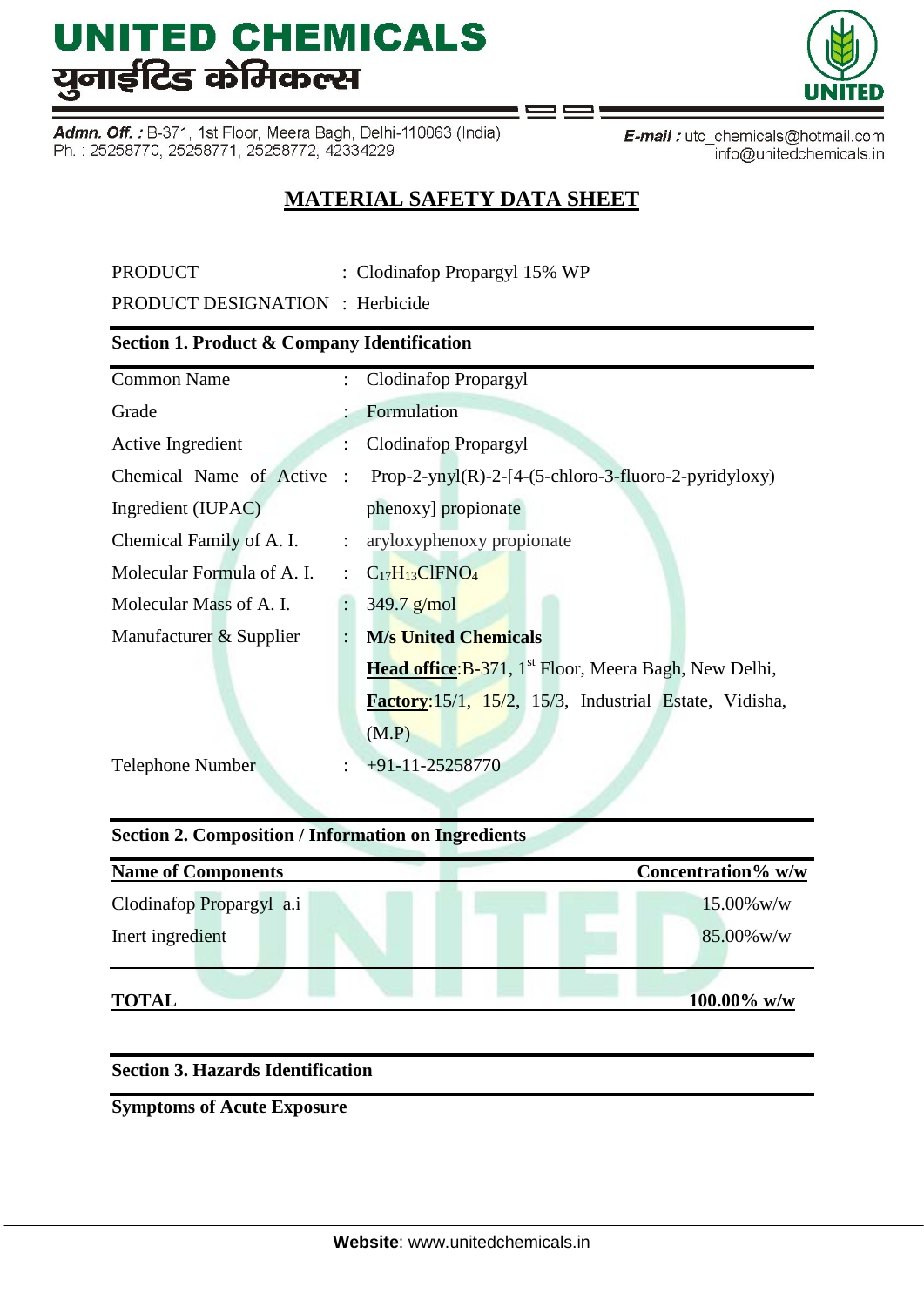# UNITED CHEMICALS यूनाईटिड केमिकल्स

Admn. Off.: B-371, 1st Floor, Meera Bagh, Delhi-110063 (India) Ph.: 25258770, 25258771, 25258772, 42334229



**E-mail**: utc chemicals@hotmail.com info@unitedchemicals.in

Causes irritation to the eyes, skin and respiratory tract. Skin allergies are possible. Exposure to high vapor levels may cause headache, dizziness, numbness, nausea, incoordination, or other central nervous system effects.

#### **Section 4. First Aid Measures**

**If in Eyes :** Flush immediately with plenty of water for at least 15 minutes. Get medical attention if irritation persists.

**If in Skin :** Wash thoroughly with soap and water. Remove contaminated clothing and shoes and launder.

**If Inhaled :** Remove to fresh air. If not breathing give artificial respiration, preferably mouthto-mouth. Get medical attention.

**If Swallowed :** Offer a glass of water or milk to drink. Call a physician or poison control center. Do not induce vomiting unless directed.

**Antidote:** There is no specific antidote. Treat symptomatically.

#### **Section 5. Fire Fighting Measures**

**Specific hazards:** If involved in a fire, it will emit hydrogen chloride and possibly organo chlorine compounds.

#### **Extinguishing media and methods:**

Dry chemical, water spray, foam, carbon dioxide.

#### **Recommended protective clothing**:

Wear SCBA and chemical-protective clothing.

#### **Suitable Extinguishing media:**

Extinguishing media - small fires Use water spray, alcohol-resistant foam, dry chemical or carbon dioxide.

Extinguishing media - large fires Alcohol-resistant foam or Water spray.

#### **Extinguishing media which shall not be used for safety reasons**

Do not use a solid water stream as it may scatter and spread fire.

#### **Special protective equipment for firefighters**

Wear full protective clothing and self-contained breathing apparatus.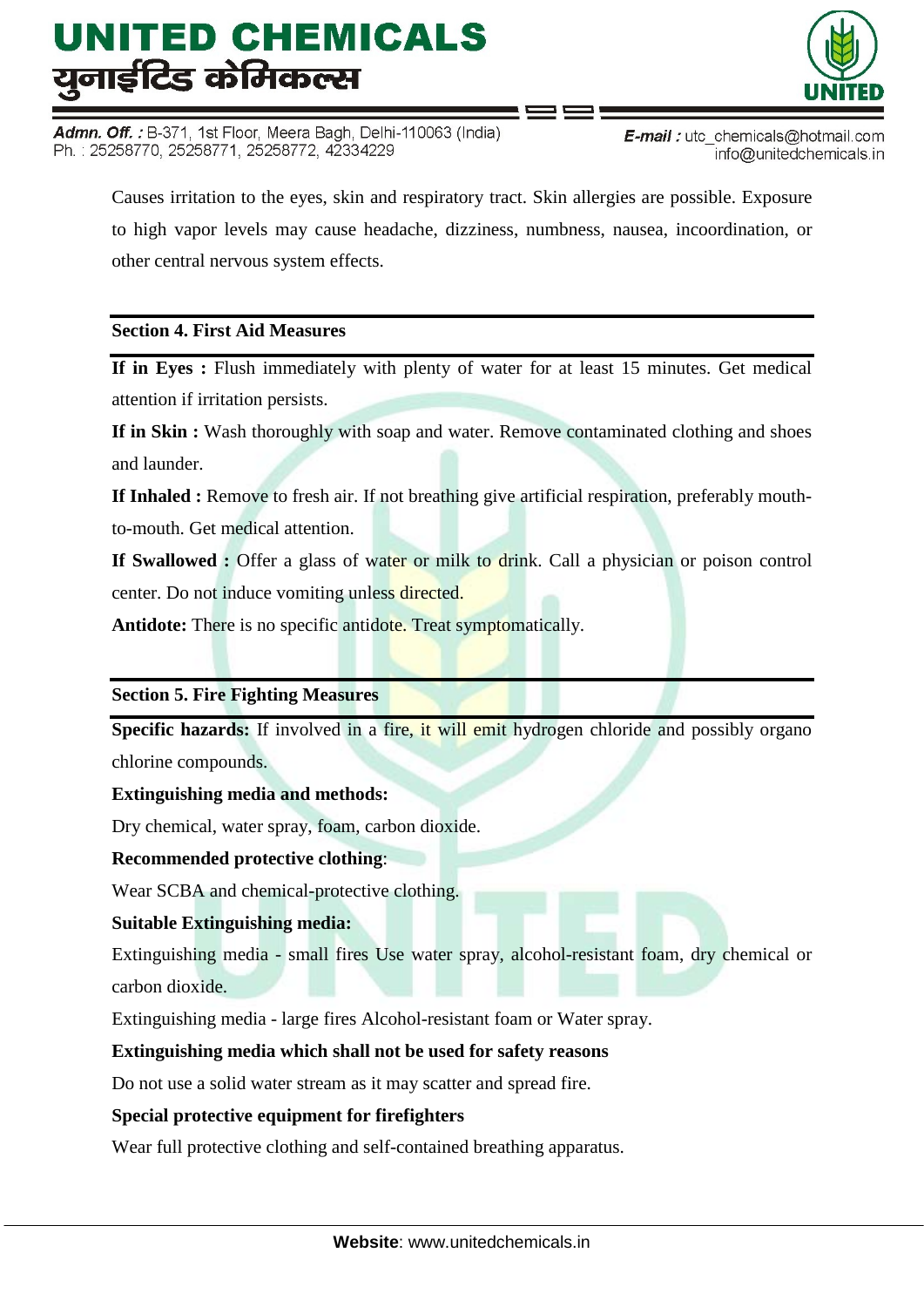# UNITED CHEMICALS यूनाईटिड केमिकल्स

Admn. Off. : B-371, 1st Floor, Meera Bagh, Delhi-110063 (India) Ph.: 25258770, 25258771, 25258772, 42334229



**E-mail**: utc chemicals@hotmail.com info@unitedchemicals.in

#### **Section 6. Accidental Release Measures**

**Personal Precautions:** Use protective clothing. Avoid contact with skin, eyes and clothing. Remove contaminated clothes and shoes immediately

**Environmental precautions:** Do not discharge into drains/surface waters/groundwater. Do not discharge into the subsoil/ material. Disposal procedures: Dispose of waste safely, according to local Council regulations.

**Soil Spill procedures:** Wear appropriate protective clothing and prevent material from entering waterways. Absorb spills with inert material and place in waste containers. Wash area with water and Absorb with further inert.

#### **Section 7. Handling & Storage**

#### **Handling:**

Avoid contact with skin and eyes. Ventilation required. Keep away from: sparks, open flame and direct sunlight.

#### **Storage:**

Keep away from children.

Do not store or consume food, drink or tobacco in areas where they may become contaminated with this material.

Store in a well ventilated place. Keep container tightly closed.

#### **Section 8. Exposure Control, Personal Protection**

**Occupational Exposure Controls:**

**Ventilation:** Provide local exhaust ventilation system.

**Eye protection:** Employee must wear splash-proof or dust-resistant safety goggles to prevent eye contact with this substance.

Emergency eye wash: Where there is any possibility that an employee's eyes may be exposed to this substance, the employer should provide an eye wash fountain within the immediate work area for emergency use.

**Clothing:** Employee must wear appropriate protective (impervious) clothing and equipment to prevent repeated or prolonged skin contact with this substance.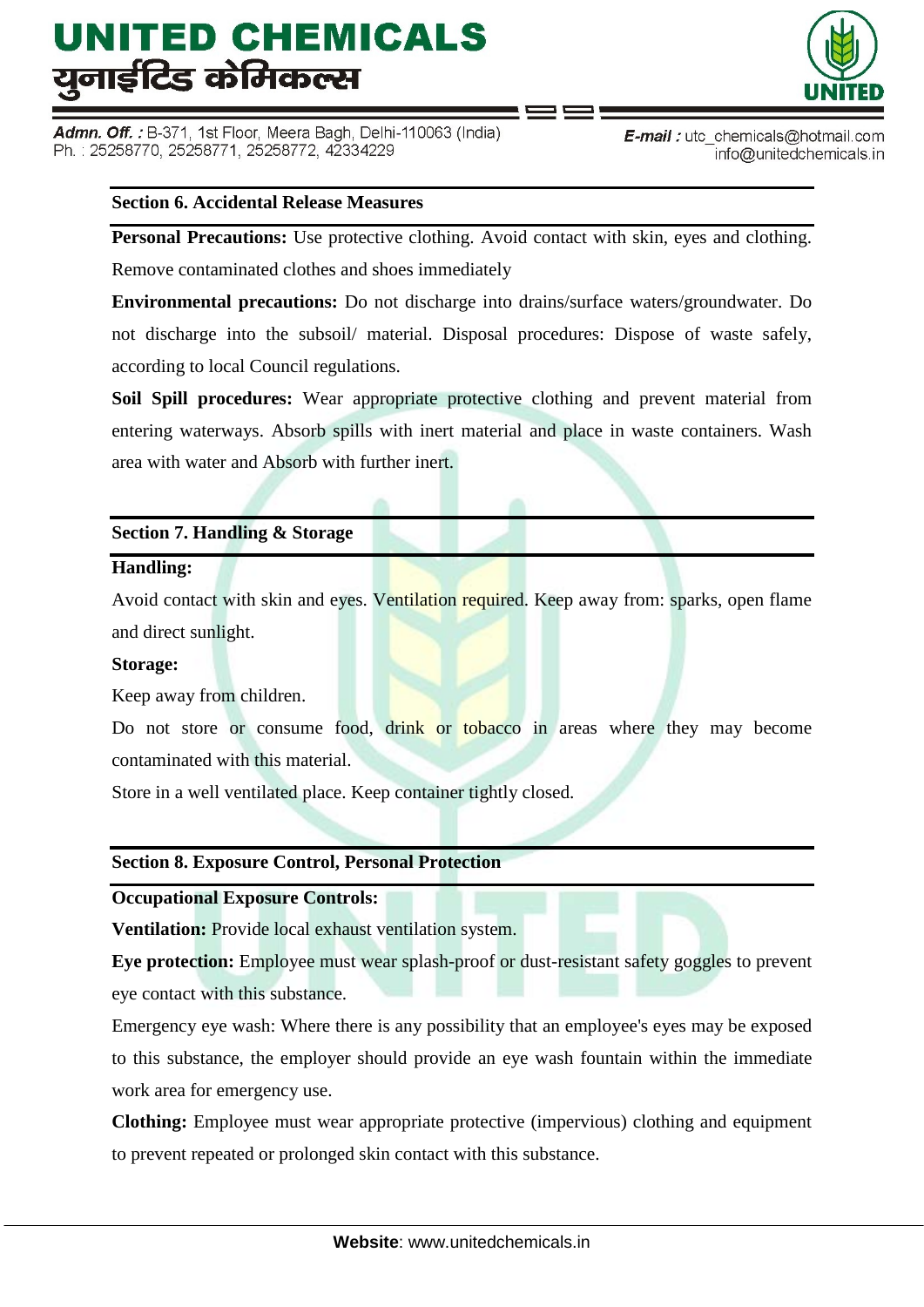# UNITED CHEMICALS युनाईटिड केमिकल्स

Admn. Off.: B-371, 1st Floor, Meera Bagh, Delhi-110063 (India) Ph.: 25258770, 25258771, 25258772, 42334229



**Gloves:** Employee must wear appropriate protective gloves to prevent contact with this substance.

| <b>Section 9. Physical and Chemical Properties</b> |                                         |  |  |  |  |  |
|----------------------------------------------------|-----------------------------------------|--|--|--|--|--|
| Appearance / state                                 | : Snow white color fine powder          |  |  |  |  |  |
| <b>Colour</b>                                      | White                                   |  |  |  |  |  |
| Odour                                              | Characteristic                          |  |  |  |  |  |
| pH                                                 | 4.5 to 7.0<br>$\mathbb{R}^{\mathbb{Z}}$ |  |  |  |  |  |
| <b>Density</b>                                     | : 1.37                                  |  |  |  |  |  |
| <b>Flammability</b>                                | Flammable                               |  |  |  |  |  |
| % Persistent foam                                  | Maximum: 40 ml after 1 min.<br>÷        |  |  |  |  |  |
|                                                    |                                         |  |  |  |  |  |

**Section 10. Stability & Reactivity**

**Incompatibility :** Strong oxidizers, strong acids, alkalis.

**Polymerization :** Polymerization will not occur

**Hazardous decomposition :** May decompose at high temperatures to form toxic gases.

#### **Section 11. Toxicological Information**

**Acute Oral Toxicity** : LD<sub>50</sub> for rats **:** >2000mg/kg

**Acute Dermal Toxicity :** LD50 for rats **:** >4000 mg /kg

**Acute Inhalation** : LC50 (4h) for male and female rats **:** >3.50mg/l

**Eye Irritation :** Moderately Irritating to Eyes

**Skin Irritant** : Moderately irritating

**Skin sensitization :** sensitizer

#### **Section 12. Ecological Information**

**Birds** Acute oral  $LD_{50}$  for Bobwhite Quail and Mallard Ducks >7000 mg/kg

**Fish**  $LC_{50}$  (96h) for Rainbow trout 0.39 mg/l

**Daphnia** LC50 (48 h) >74 mg/l

**Algae** EC50 (96h-120h) >65.5 mg/l